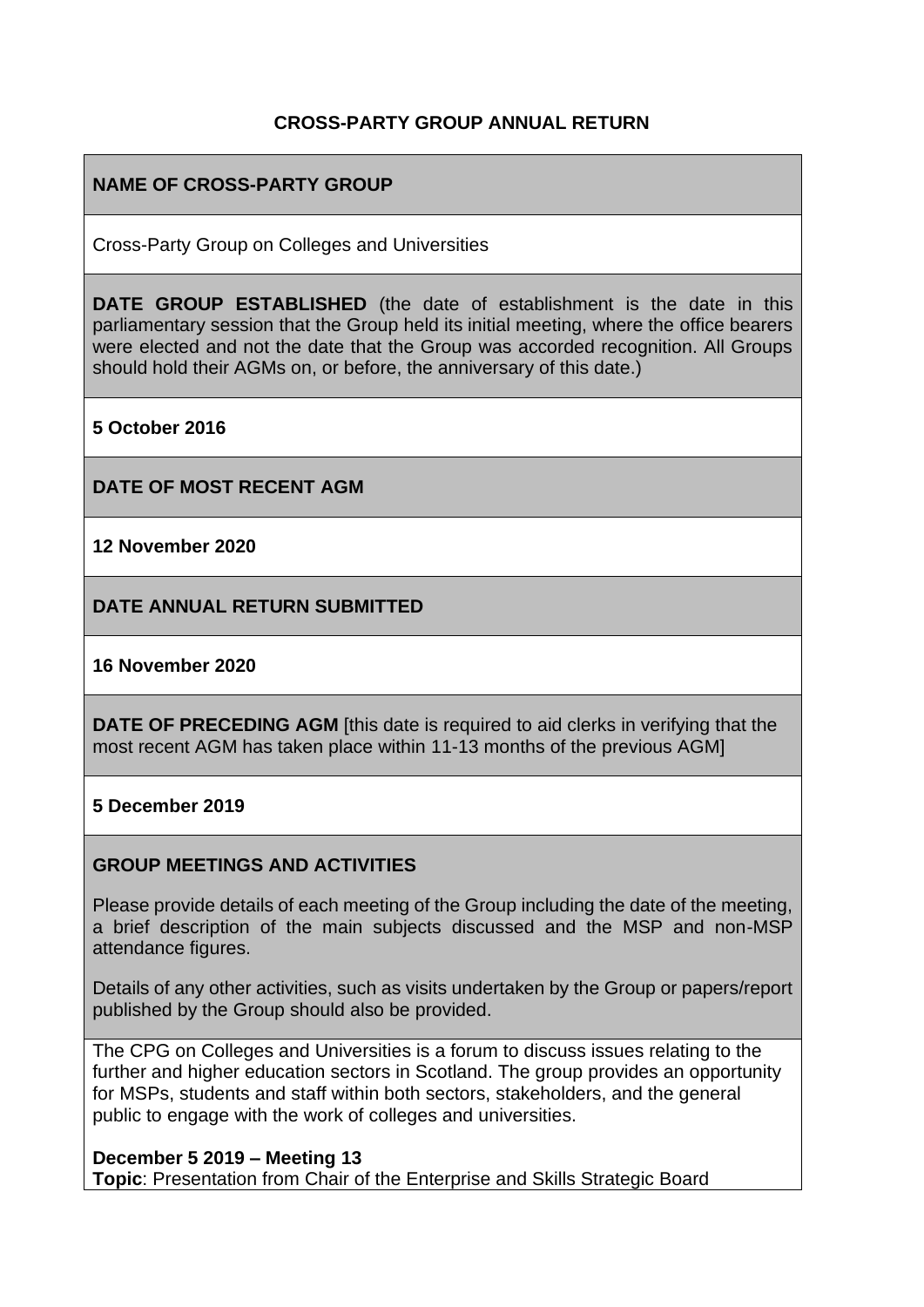### **MSP attendance**: 3

**Non-MSP attendance**: 26

**Speakers**: Ms Nora Senior, Chair of the Enterprise and Skills Strategic Board

**March 5 2020 – Meeting 14 Topic:** Apprenticeships **MSP attendance:** 3 **Non-MSP attendance**: 27

**Speakers**: Frances Ratcliffe, Lead Consultant for Bridges and Structures, Roads and Transport Services, Fife Council; Mr Alastair Sim, Director, Universities Scotland; Mr Graeme Hendry, Senior Partnership and Delivery Manager, Skills Development Scotland; and Grant Ritchie, Principal, Dundee and Angus College.

### **November 12 2020 – Meeting 15**

**Topic:** COVID-19 recovery: upskilling and reskilling through flexible learning **MSP attendance:** 3

## **Non-MSP attendance:** 42

**Speakers:** Professor Liz Hancock, Vice Principal (Academic Development and Student Experience) & Ms Donella Beaton, Associate Vice Principal (Business and Economic Development), Robert Gordon University; Ms Marie Hendry, Depute Director (External Engagement & Partnerships), The Open University in Scotland; Professor Chris O'Neil, Principal and Chief Executive, Inverness College UHI; and Ms Jackie Galbraith, Principal and Chief Executive, West Lothian College

## **MSP MEMBERS OF THE GROUP**

Please provide names and party designation of all MSP members of the Group.

Ms Liz Smith MSP (Scottish Conservative and Unionist Party Member for Mid Scotland and Fife)

Mr Iain Gray MSP (Scottish Labour: Member for East Lothian)

Mr Jeremy Balfour MSP (Scottish Conservative and Unionist Party: Member for Lothian)

Ms Pauline McNeill MSP (Scottish Labour: Member for Glasgow)

Ms Monica Lennon MSP (Scottish Labour: Member for Central Scotland)

Mr Liam McArthur MSP (Scottish Liberal Democrats: Member for Orkney Islands)

Mr Jamie Halcro Johnston MSP (Scottish Conservative and Unionist Party: Member for Highlands and Islands)

Ms Beatrice Wishart MSP (Scottish Liberal Democrats: Member for Shetland)

## **NON-MSP MEMBERS OF THE GROUP**

For organisational members please provide only the name of the organisation, it is not necessary to provide the name(s) of individuals who may represent the organisation at meetings of the Group.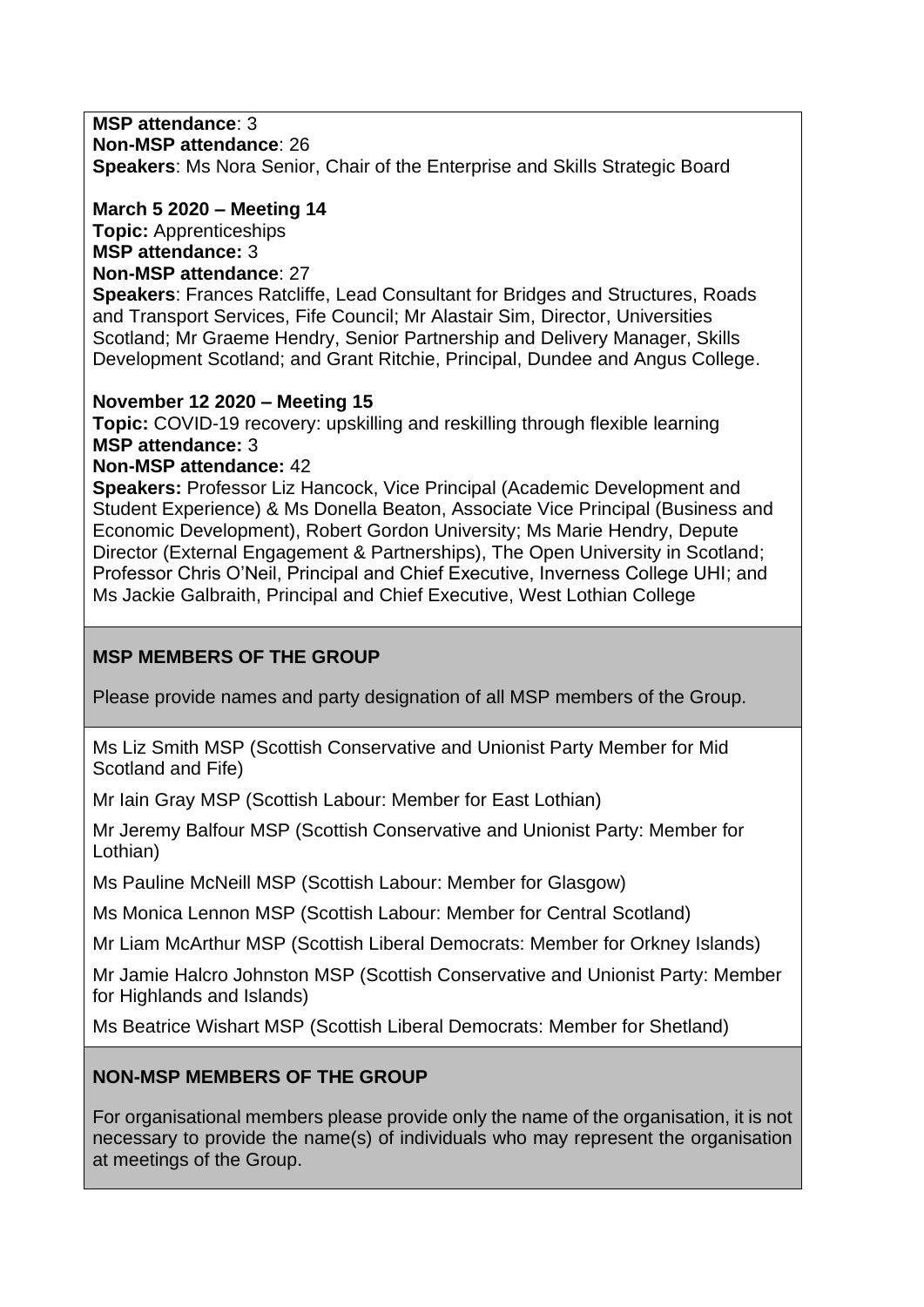| Individuals   | <b>Professor Matthew MacIver</b><br><b>Mr Terry Brotherstone</b><br>Ms Carolynne Hunter |
|---------------|-----------------------------------------------------------------------------------------|
| Organisations | Universities Scotland - secretary<br><b>Colleges Scotland - secretary</b>               |
|               | <b>Abertay University</b>                                                               |
|               | Architecture & Design Scotland                                                          |
|               | City of Glasgow College                                                                 |
|               | Dundee & Angus college                                                                  |
|               | Educational Institute Of Scotland (EIS)                                                 |
|               | <b>Edinburgh Napier University</b>                                                      |
|               | <b>Edinburgh University Students' Association (EUSA)</b>                                |
|               | <b>Glasgow Caledonian University</b>                                                    |
|               | <b>Glasgow Clyde College</b>                                                            |
|               | <b>Heriot-Watt University</b>                                                           |
|               | <b>Higher Education Academy in Scotland</b>                                             |
|               | <b>LEAD Scotland</b>                                                                    |
|               | <b>North East Scotland College</b>                                                      |
|               | <b>NUS Scotland</b>                                                                     |
|               | Open University in Scotland                                                             |
|               | Pagoda PR                                                                               |
|               | Queen Margaret University, Edinburgh                                                    |
|               | <b>Robert Gordon University</b>                                                         |
|               | Royal Conservatoire of Scotland                                                         |
|               | <b>Scotland China Education Network (SCEN)</b>                                          |
|               | Scottish Development International                                                      |
|               | <b>Scottish Enterprise</b>                                                              |
|               | <b>Scottish Funding Council</b>                                                         |
|               | <b>Skills Development Scotland (SDS)</b>                                                |
|               | sparqs - Student Participation in Quality Scotland                                      |
|               | <b>Thorntons Law LLP</b>                                                                |
|               | <b>UCU Scotland</b>                                                                     |
|               | Unite the Union                                                                         |
|               | University of Aberdeen                                                                  |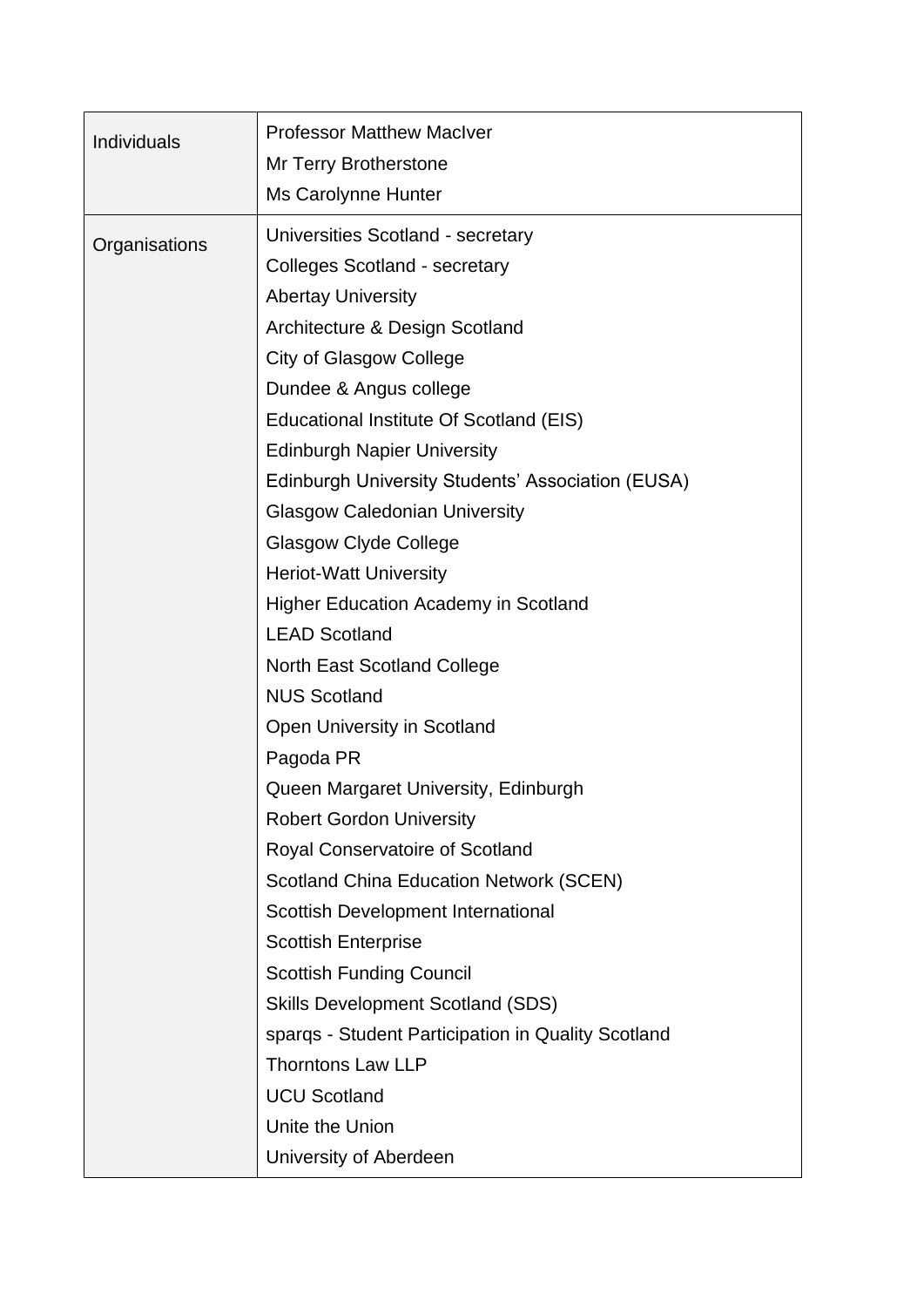| University of Dundee                  |
|---------------------------------------|
| University of Edinburgh               |
| University of Glasgow                 |
| University of the Highlands & Islands |
| University of St Andrews              |
| <b>University of Stirling</b>         |
| University of Strathclyde             |
| University of the West of Scotland    |
| <b>West College Scotland</b>          |
|                                       |

## **GROUP OFFICE BEARERS**

Please provide names for all office bearers. The minimum requirement is that two of the office bearers are MSPs and one of these is Convener – beyond this it is a matter for the Group to decide upon the office bearers it wishes to have. It is permissible to have more than one individual elected to each office, for example, co-conveners or multiple deputy conveners.

| Convener               | Ms Liz Smith MSP                            |
|------------------------|---------------------------------------------|
| <b>Deputy Convener</b> | Mr Iain Gray MSP                            |
| Secretary              | Universities Scotland and Colleges Scotland |
| <b>Treasurer</b>       | N/A                                         |

# **FINANCIAL BENEFITS OR OTHER BENEFITS RECEIVED BY THE GROUP**

Please provide details of any financial or material benefit(s) received from a single source in a calendar year which has a value, either singly or cumulatively, of more than £500. This includes donations, gifts, hospitality or visits and material assistance such as secretariat support.

Details of material support should include the name of the individual providing support, the value of this support over the year, an estimate of the time spent providing this support and the name of the organisation that this individual is employed by / affiliated to in providing this support.

Groups should provide details of the date on which the benefit was received, the value of the benefit and a brief description of the benefit.